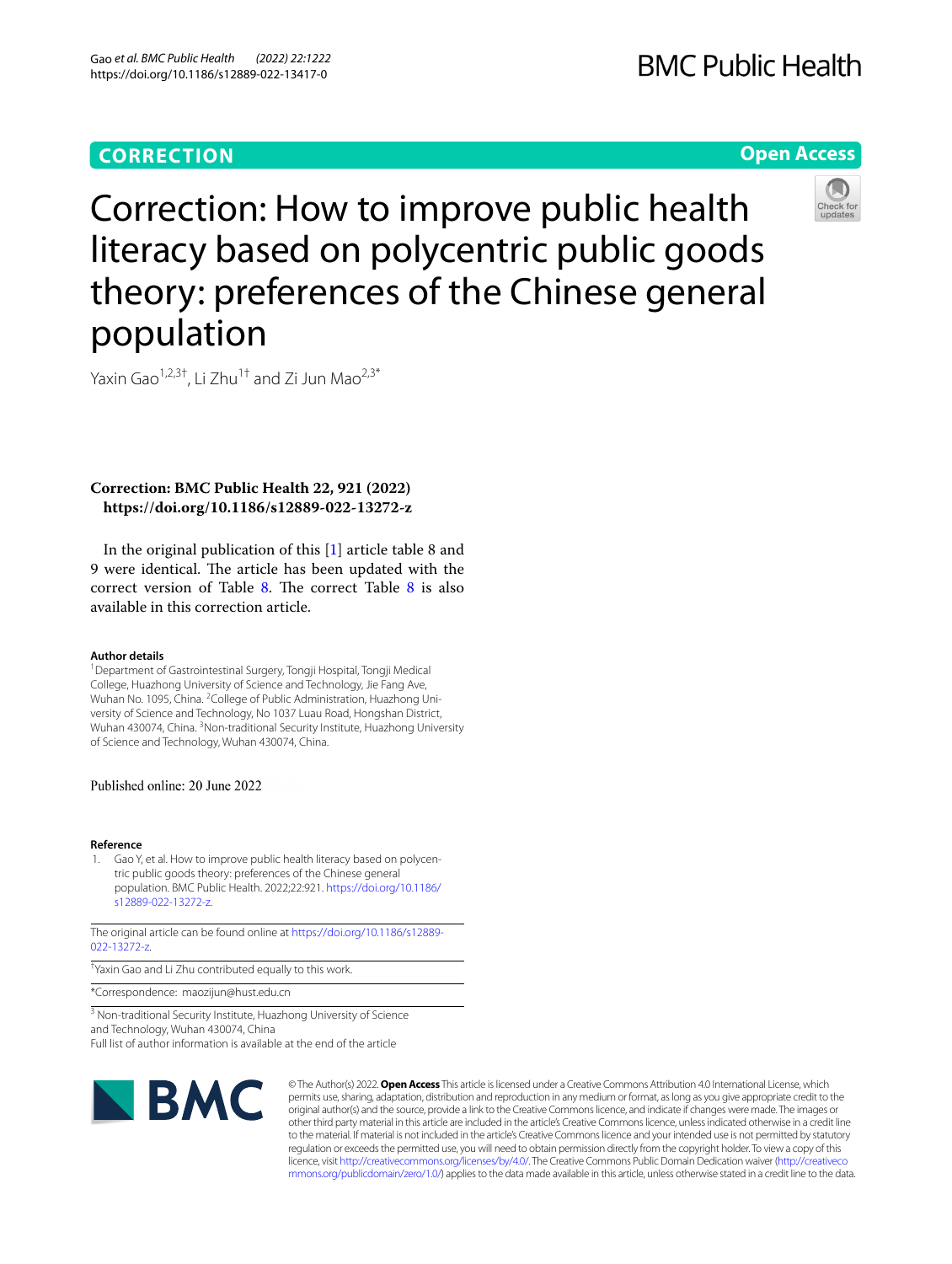<span id="page-1-0"></span>

| Table 8 Correlation analysis of health literacy contents                    |                      |                      |                     |                      |                          |           |           |           |                     |                     |                   |                     |                |            |               |   |               |                |              |
|-----------------------------------------------------------------------------|----------------------|----------------------|---------------------|----------------------|--------------------------|-----------|-----------|-----------|---------------------|---------------------|-------------------|---------------------|----------------|------------|---------------|---|---------------|----------------|--------------|
| $\overline{ }$                                                              | $\sim$               | ω                    | 4                   | 5                    | ۰                        | N         | ∞         | ō         | $\tilde{a}$         | $\overline{ }$      | 51                | $\frac{1}{2}$       | $\overline{4}$ | 15         | $\frac{9}{2}$ | F | $\frac{8}{2}$ | $\overline{6}$ | $\mathbf{S}$ |
| 1.Gender 1                                                                  |                      |                      |                     |                      |                          |           |           |           |                     |                     |                   |                     |                |            |               |   |               |                |              |
| $+949$<br>2.Age                                                             |                      |                      |                     |                      |                          |           |           |           |                     |                     |                   |                     |                |            |               |   |               |                |              |
| 3.Profes-158**<br>sion                                                      | $.084$ **            |                      |                     |                      |                          |           |           |           |                     |                     |                   |                     |                |            |               |   |               |                |              |
| 4.Educa--017<br>tion                                                        | $-.341$ **           | $-238$               |                     |                      |                          |           |           |           |                     |                     |                   |                     |                |            |               |   |               |                |              |
| $-182$ <sup>**</sup><br>5.<br>Personal<br>Income                            | $-0.022$             | $-265$ <sup>**</sup> | $336***$            |                      |                          |           |           |           |                     |                     |                   |                     |                |            |               |   |               |                |              |
| 6.Current-.010<br>dence<br>resi-                                            | $-0.033$             | $053*$               | $-233$              | $-184$ <sup>**</sup> | $\overline{\phantom{0}}$ |           |           |           |                     |                     |                   |                     |                |            |               |   |               |                |              |
| 7. First aid .045<br>$km$ owl-<br>edge                                      | $-0.042$             | $\overline{0}$       | 84                  | .026                 | $-058$                   |           |           |           |                     |                     |                   |                     |                |            |               |   |               |                |              |
| $.153$ <sup>**</sup><br>8.<br>Cosmetic<br>surgery                           | $-.183**$            | $-109$ **            | $.136***$           | 039                  | $-0.019$                 | $.284***$ |           |           |                     |                     |                   |                     |                |            |               |   |               |                |              |
| 119<br>9.Nutri-<br>tion                                                     | $-005$               | 648                  | .021                | .002                 | $-0.051$ <sup>*</sup>    | $627$ **  | 256**     |           |                     |                     |                   |                     |                |            |               |   |               |                |              |
| 10.Tumor.095*                                                               | $-088$ <sup>**</sup> | $-013$               | $.095***$           | $A^*$                |                          | 593**     | $336***$  | 576**     |                     |                     |                   |                     |                |            |               |   |               |                |              |
| 11.Meta- .051 <sup>**</sup><br>bolic<br>disease                             | $\overline{0}$       | .005                 | .059**              | 029                  | $-044$<br>$-057$         | 580**     | $312**$   | 564**     | $.712$ **           |                     |                   |                     |                |            |               |   |               |                |              |
| $.052$ <sup>**</sup><br>vascular<br>disease<br>Cardio-<br>$\bar{\supseteq}$ | $.064$ **            | $-015$               | $*$                 | .027                 | 071                      | .589**    | $.287$ ** | 599**     | $.705$ **           | $868$ <sup>**</sup> |                   |                     |                |            |               |   |               |                |              |
| .122<br>Mental<br>health<br>$\Xi$                                           | $-042$               | .005                 | $\mu_{\rm CO}$      | $-010 -$             | $-0.055$ <sup>*</sup>    | 591**     | $.322***$ | .620**    | $630**$             | $708$ **            | $702$ **          |                     |                |            |               |   |               |                |              |
| $.105$ <sup>**</sup><br>Children'<br>health<br>$\overline{4}$               | $-0.073$             | .029                 | $-0.018$            | $-0.08$              | .029                     | .465**    | $.279***$ | .469**    | $488$ <sup>**</sup> | 528                 | $.528***$         | 581**               |                |            |               |   |               |                |              |
| 15.Facial .103**<br>features                                                | $-0.46$              | $-00 -$              | $055$ <sup>*</sup>  | $-0.003$             | $-0.32$                  | $507***$  | $.384$ ** | 556**     | .566**              | 608**               | 600 <sup>**</sup> | .669"               | $*864$         |            |               |   |               |                |              |
| 16. Repro-. 045*<br>ductive<br>health                                       | $-133$               | $-0.013$             | $.074$ <sup>*</sup> | 018                  | $-0.32$                  | $483**$   | $397***$  | $.482***$ | .616                | .614                | $604***$          | $618$ <sup>**</sup> | .539**         | $688^{**}$ |               |   |               |                |              |